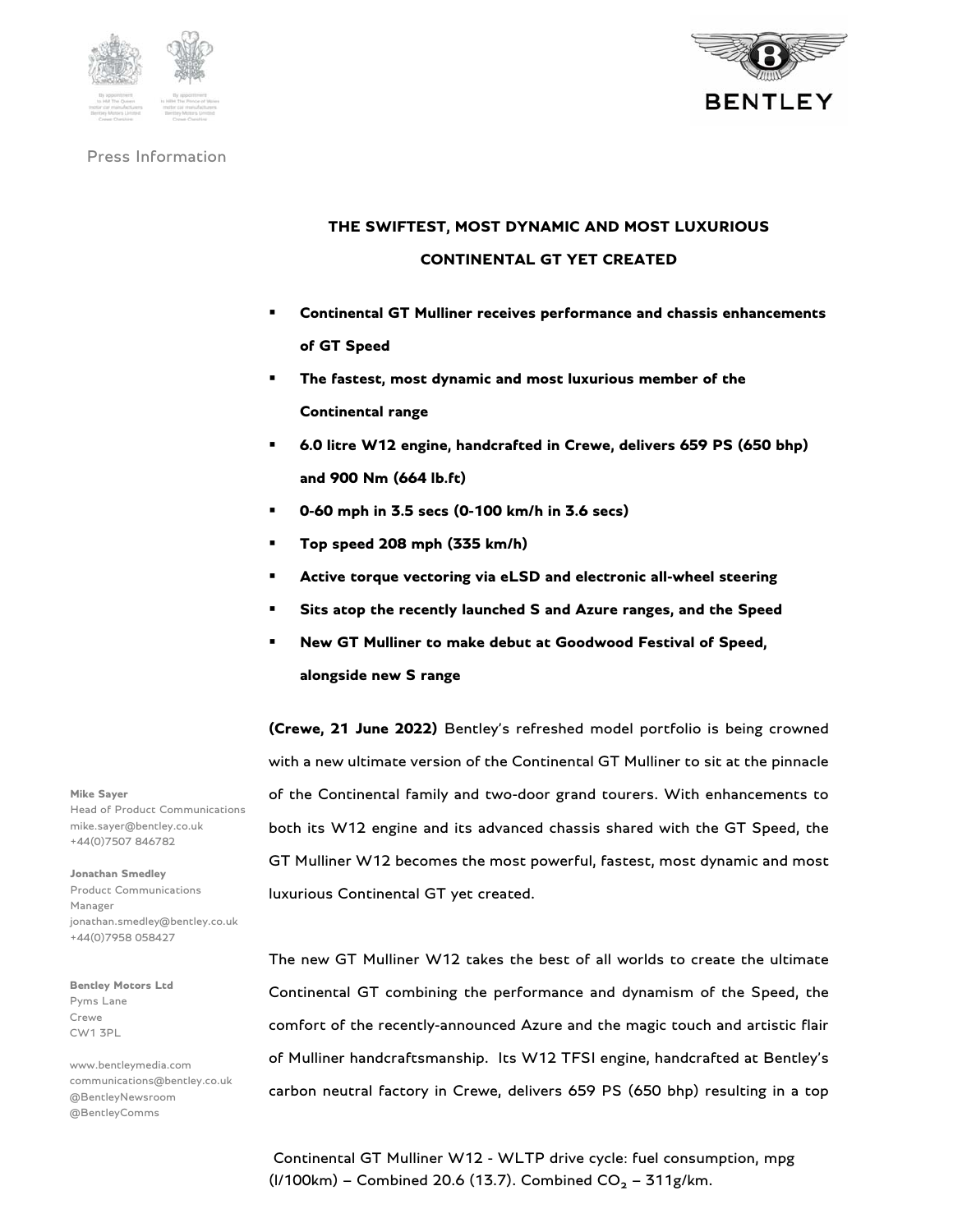

speed of 208 mph (335 km/h) and 0-60 mph in 3.5 seconds (0-100 km/h in 3.6 seconds). Electronic All-Wheel Steering enhances the dynamic nature of the Continental GT Mulliner W12 in each of the driving modes. The Mulliner-unique 22" wheel design features self-levelling badges which ensure the Bentley 'B' remains vertical at all times.

The cabin of the Continental GT Mulliner W12 is one defined by luxury, and showcases a level of choice and customisation that only Mulliner can provide. A unique colour split is exclusive to the car, with a new combination of primary and secondary hide joined by a third colour through a flowing design line. Eight different three-colour combinations are proposed by Mulliner, using Bentley's palette of hides and threads to create striking yet elegant contrast throughout the cabin. A choice of 88 Piano wood veneers encourage further personalisation. "Diamond in Diamond" quilting to the seats, door trims and rear quarter panels is made up of almost 400,000 stitches with each diamond containing exactly 712 individual stitches. Naturally these are available in a spectrum of coloured threads, too.

To the outside, a suite of exclusive exterior design features separate the Continental GT Mulliner from the rest of the family. At the front, the new 'Double Diamond' matrix grille defines the new Mulliner signature style, complemented by matching front fender vents echoing the same silver and black design and with Mulliner branding. All of these features are available either with a bright chrome or with the more contemporary gloss black appeal of Mulliner Blackline Specification. Approaching and opening either door reveals the other Mulliner design features – mirror caps in either satin silver or black with Mulliner Welcome Lamps beneath, and illuminated outer door sills with Mulliner text.

 Continental GT Mulliner W12 - WLTP drive cycle: fuel consumption, mpg (I/100km) – Combined 20.6 (13.7). Combined  $CO_2 - 311$ g/km.

#### **Mike Sayer**

Head of Product Communications mike.sayer@bentley.co.uk +44(0)7507 846782

**Jonathan Smedley**  Product Communications Manager jonathan.smedley@bentley.co.uk +44(0)7958 058427

**Bentley Motors Ltd**  Pyms Lane Crewe CW1 3PL

www.bentleymedia.com communications@bentley.co.uk @BentleyNewsroom @BentleyComms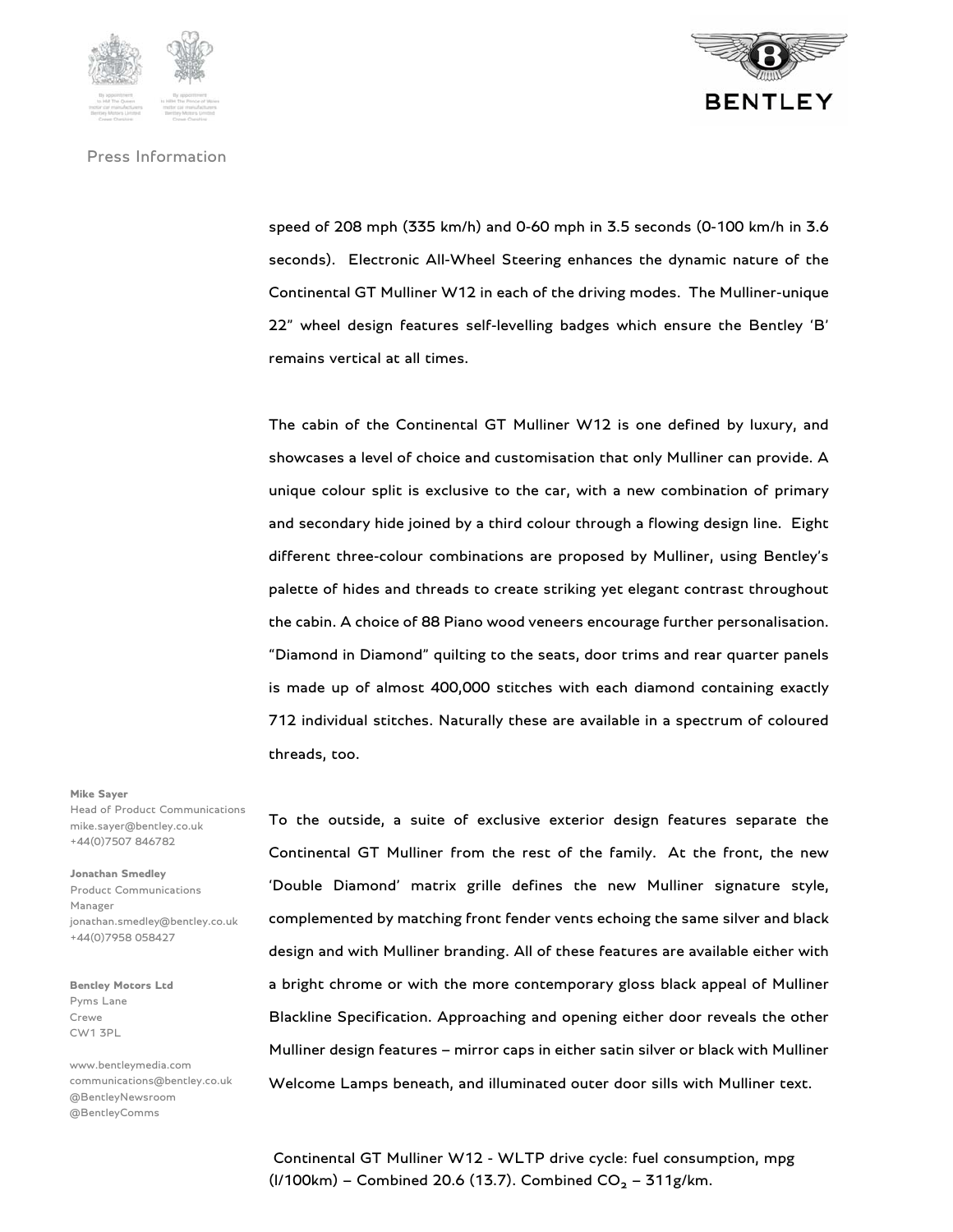



The GT family now spans a range of models each with a different emphasis, to make customer choice easier. The Azure range is for those prioritising wellbeing and on-board comfort, while those customers wishing to concentrate on driving pleasure can specify the new V8-powered GT S. Going one step further, the W12-powered Speed is the pure drivers car, delivering exceptional dynamic performance and no expense to grand touring ability. Above all these sits the Mulliner.

The new GT Mulliner W12 will be on display at this year's Goodwood Festival of Speed, where it will take to the hill along with three members of the new S range. Joining these modern road-going products on the hillclimb will be the first car in Bentley's Blower Continuation Series, Blower Car Zero.

#### **Physics-Bending Performance**

The Continental GT Mulliner W12 is equipped with an uprated version of Bentley's renowned 6.0-litre W12 TSI engine, delivering 659 PS (650 bhp) – a 4 per cent increase of 24 PS over the standard W12 model – whilst maintaining an extraordinary 900 Nm (664 lb.ft) of torque.

With exceptional handling, this results in a top speed of 208 mph (335 km/h) and 0-60 mph in 3.5 seconds (0-100 km/h in 3.6 seconds), a reduction of 0.1 seconds. A combination of four chassis technologies give the new Mulliner model a level of agility, performance and ride quality that has been stretched to new levels.

**Mike Sayer**  Head of Product Communications mike.sayer@bentley.co.uk +44(0)7507 846782

**Jonathan Smedley**  Product Communications Manager jonathan.smedley@bentley.co.uk +44(0)7958 058427

**Bentley Motors Ltd**  Pyms Lane Crewe CW1 3PL

www.bentleymedia.com communications@bentley.co.uk @BentleyNewsroom @BentleyComms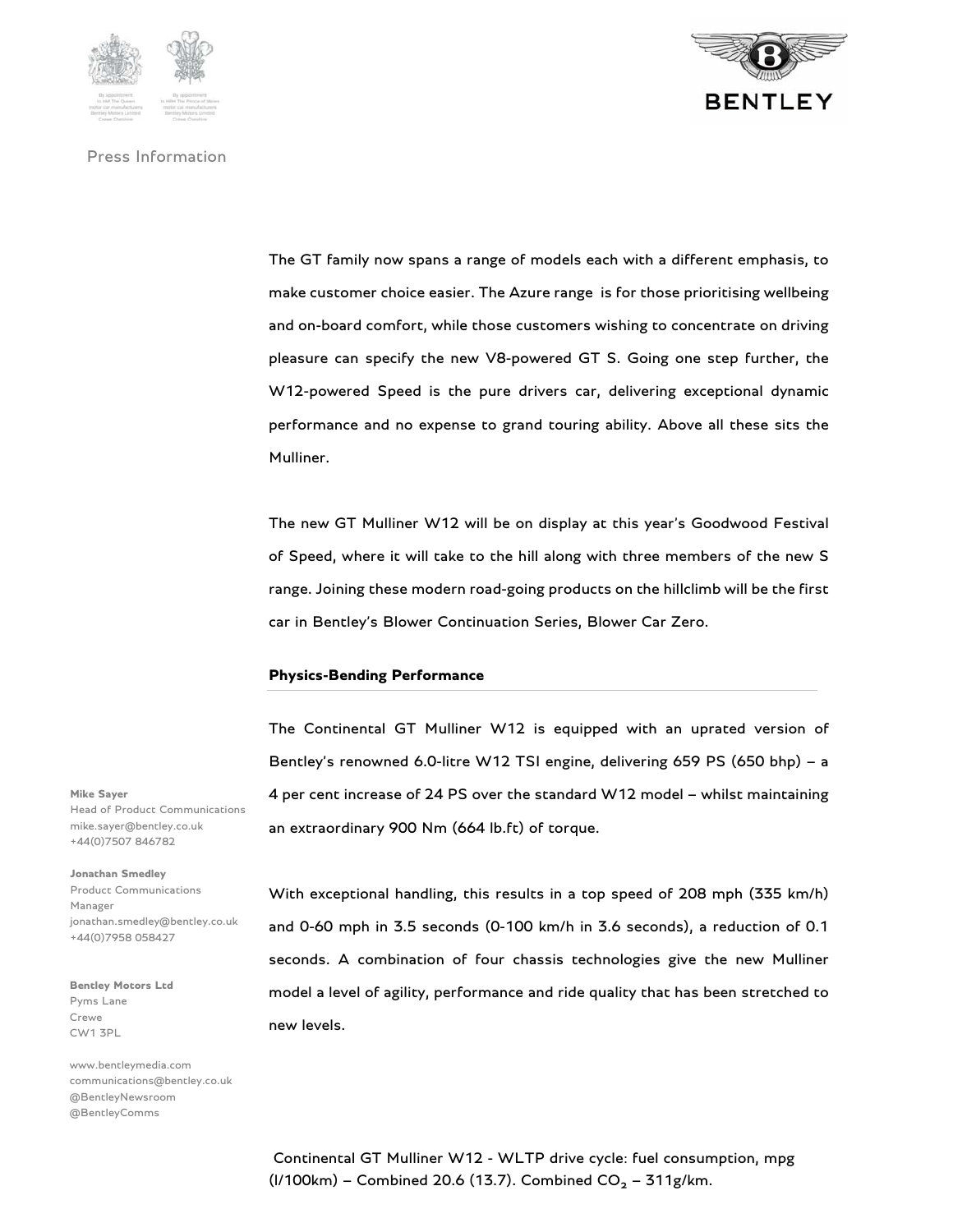

Bentley Dynamic Ride and three-chamber active air suspension with adaptive damping play a key role in the balance of the car and provide a formidable foundation to build upon. The optional and newly-developed Carbon Ceramic Brakes, Variable Electronic Stability Control, All Wheel Steering, and an Electronic Limited Slip Differential bolster the agility and performance even further.

Combining the new systems delivers Bentley's philosophy that a vehicle should feel progressive and secure, yet still be dynamic. To achieve this philosophy in BENTLEY and COMFORT mode, overall grip is balanced between the front and rear wheels, while in SPORT this mode has been calibrated with a more rearbiased torque–split in all driving scenarios.

## **The Best of Both Worlds**

Whether travelling across continents or over mountain passes, Bentley's threechamber active air suspension with adaptive damping, and Bentley Dynamic Ride provide control and comfort in abundance. The 48V active anti-roll control system was originally pioneered on the Bentayga and third-generation Continental GT and now tuned even further with the knowledge and learning since the systems introduction.

This innovative system features powerful electric motors within each anti-roll bar to resist body roll. In their firmest setting, the motors can deliver 1300 Nm in 0.3 seconds to counteract cornering forces and keep the body level.

**Mike Sayer**  Head of Product Communications mike.sayer@bentley.co.uk +44(0)7507 846782

**Jonathan Smedley**  Product Communications Manager jonathan.smedley@bentley.co.uk +44(0)7958 058427

**Bentley Motors Ltd**  Pyms Lane Crewe CW1 3PL

www.bentleymedia.com communications@bentley.co.uk @BentleyNewsroom @BentleyComms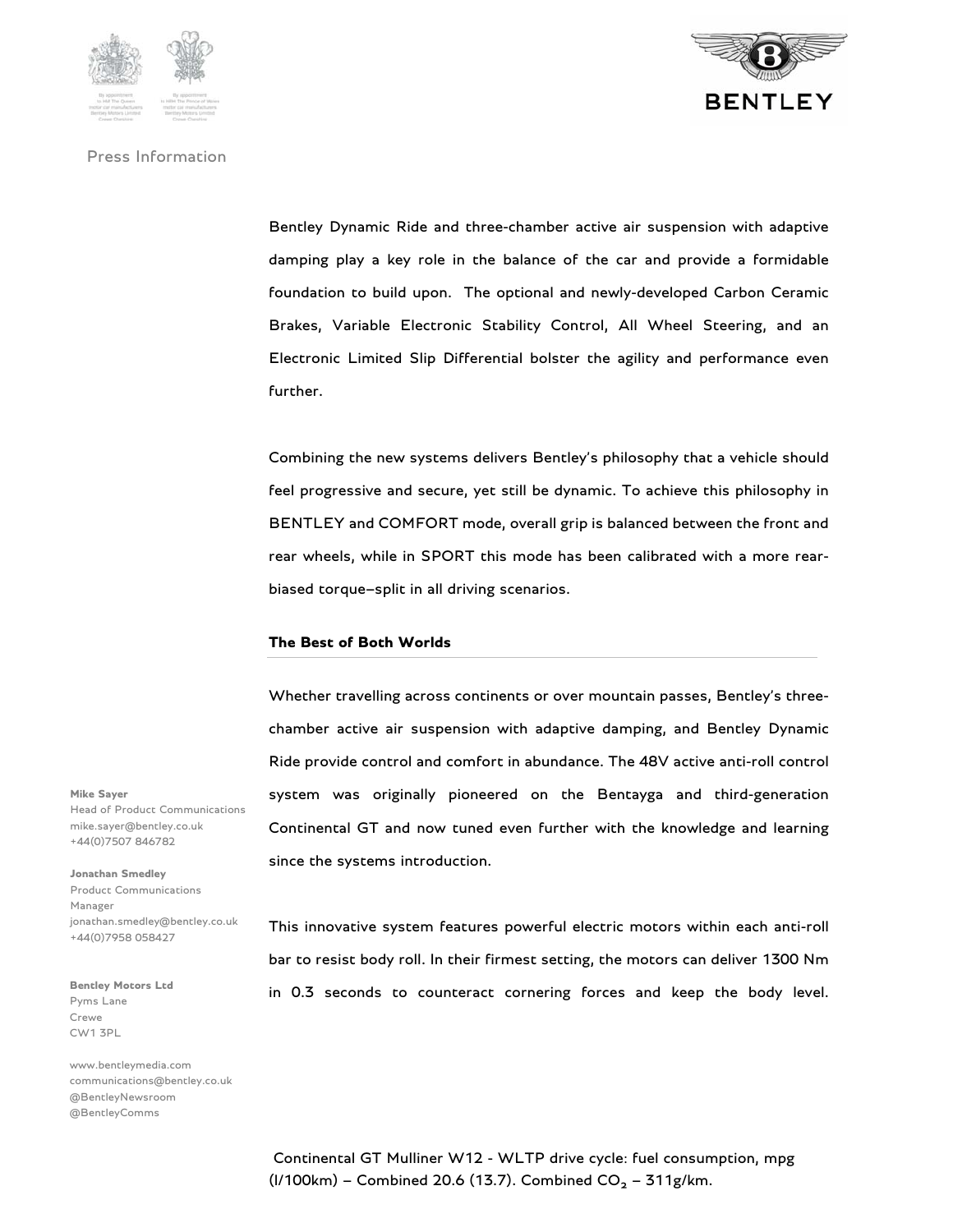



## **Dynamic Ability**

The Electronic All-Wheel Steering enhances the dynamic nature of the Continental GT Mulliner W12 in each of the driving modes. This is even more apparent in SPORT mode, as the steering combines with Bentley Dynamic Ride and the electronic limited slip differential for a level of agility unlike any other Bentley road car, utilising up to 4° of steering lock on the rear wheels.

At low and medium speeds, the GT Mulliner's rear wheels are steered in the opposite direction to the front wheels to aid a rapid change of direction, noticeably increasing the feeling of nimbleness. The steering feels sharper and with a quicker ratio, and a commensurate increase in steering feel provides even more driver confidence. At high speeds, the rear wheels steer in the same direction as the front, to improve stability.

The eLSD allows true active torque vectoring across the rear axle, which is then fine-tuned with torque-vectoring by brake systems. Together, these technologies improve turn-in and provide exception traction on corner exit – and, of course, allow the keen driver to induce slip angles and to balance the car on the throttle.

#### **Unrivalled Luxury And Attention To Detail**

The cabin of the Continental GT Mulliner is one defined by luxury, and showcases a level of choice and customisation that only Mulliner can provide. A unique colour split is exclusive to the car, with a new combination of primary and secondary hide joined by a third colour through a flowing design line.

**Mike Sayer**  Head of Product Communications mike.sayer@bentley.co.uk +44(0)7507 846782

**Jonathan Smedley**  Product Communications Manager jonathan.smedley@bentley.co.uk +44(0)7958 058427

**Bentley Motors Ltd**  Pyms Lane Crewe CW1 3PL

www.bentleymedia.com communications@bentley.co.uk @BentleyNewsroom @BentleyComms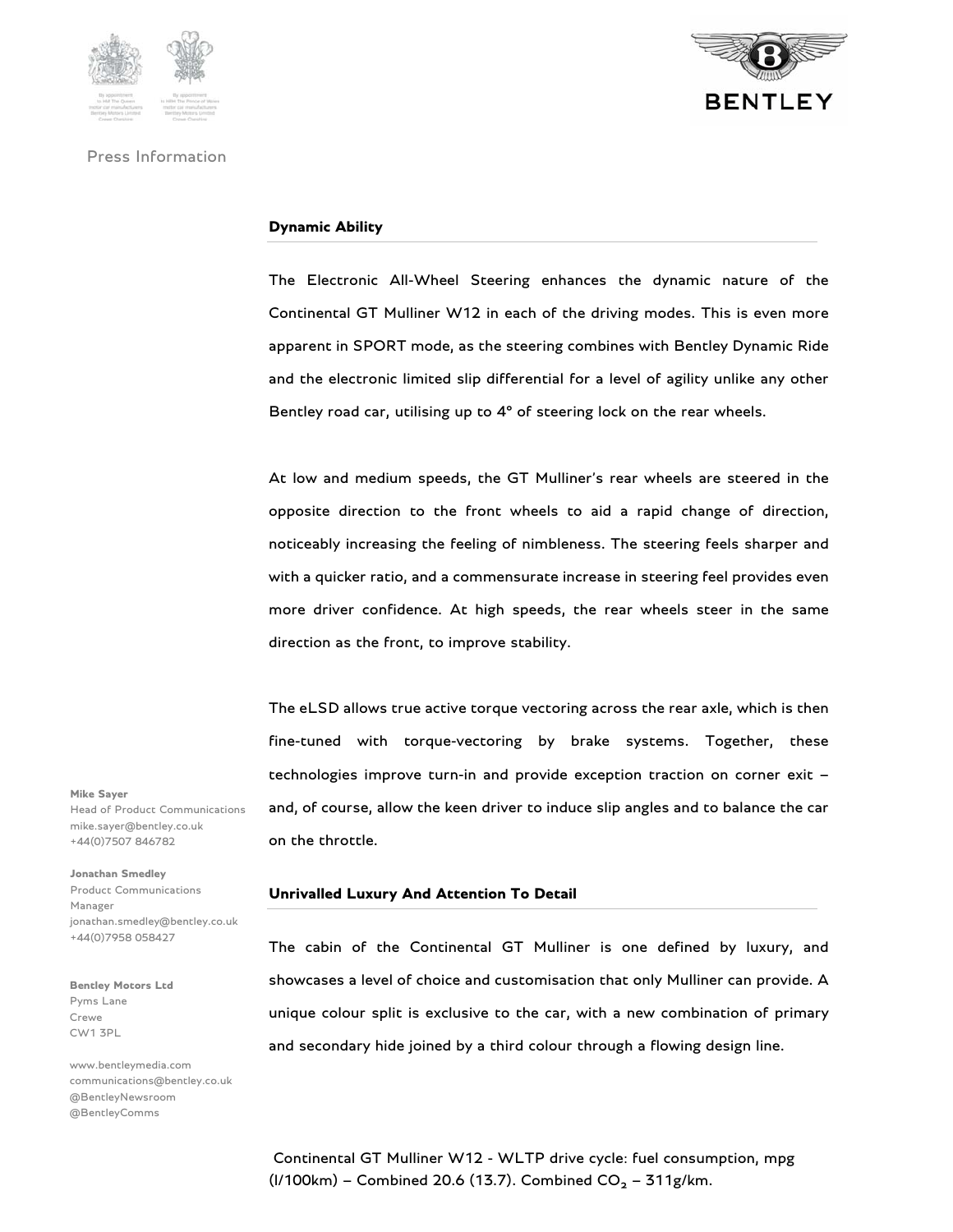



Eight different three-colour combinations are proposed by Mulliner, using Bentley's palette of hides and threads to create striking yet elegant contrast throughout the cabin. A customer can, of course, choose their own set of colours or specify the cabin colours and materials from the full suite of Bentley hide colours, veneers and stitching.

The Mulliner Driving Specification is fitted as standard, bringing the "Diamond in Diamond" quilting to the seats, doors trims and rear quarter panels, now with both contrast and accent stitching running through the diamonds design.

It takes almost 400,000 stitches to deliver this quilting across the cabin of the car, with each diamond containing exactly 712 individual stitches – each one precisely aligned to point to the centre of the diamond it creates. Developing the embroidery process to deliver this process alone took 18 months.

The seats themselves are finished with embroidered Mulliner logos. The floor mats are edged with micro-piping to match the rest of the colour theme of the interior and chrome Bentley 'B' retention caps are an example of the fine details that separate the Continental GT Mulliner.

**Mike Sayer**  Head of Product Communications mike.sayer@bentley.co.uk +44(0)7507 846782

**Jonathan Smedley**  Product Communications Manager jonathan.smedley@bentley.co.uk +44(0)7958 058427

**Bentley Motors Ltd**  Pyms Lane Crewe CW1 3PL

www.bentleymedia.com communications@bentley.co.uk @BentleyNewsroom @BentleyComms

The roof of the cabin is trimmed along its full length with indented hide, or smooth hide to match the seat backs if the fixed glass roof is selected.

The centre console is dressed in a unique diamond milled technical finish that uses precision machining to form a perfect pattern of facets, flanked either side by Grand Black walnut veneer with chrome overlays. A unique Breitling clock sits in the centre of the console, while the passenger side fascia is finished with